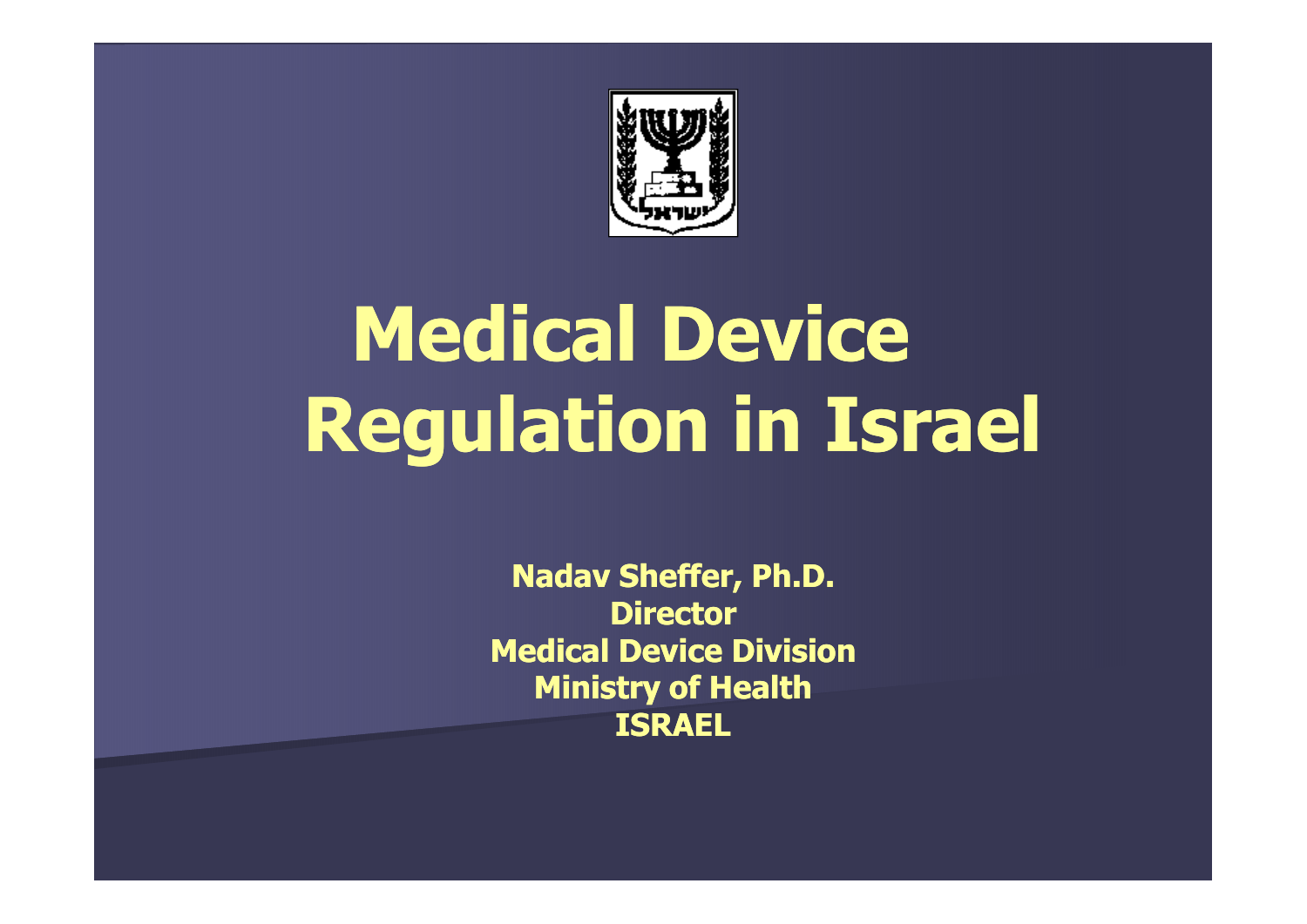

## **Health Technology**

**Pharmaceutical Medical device Biologics Medical procedure** (cosmetics)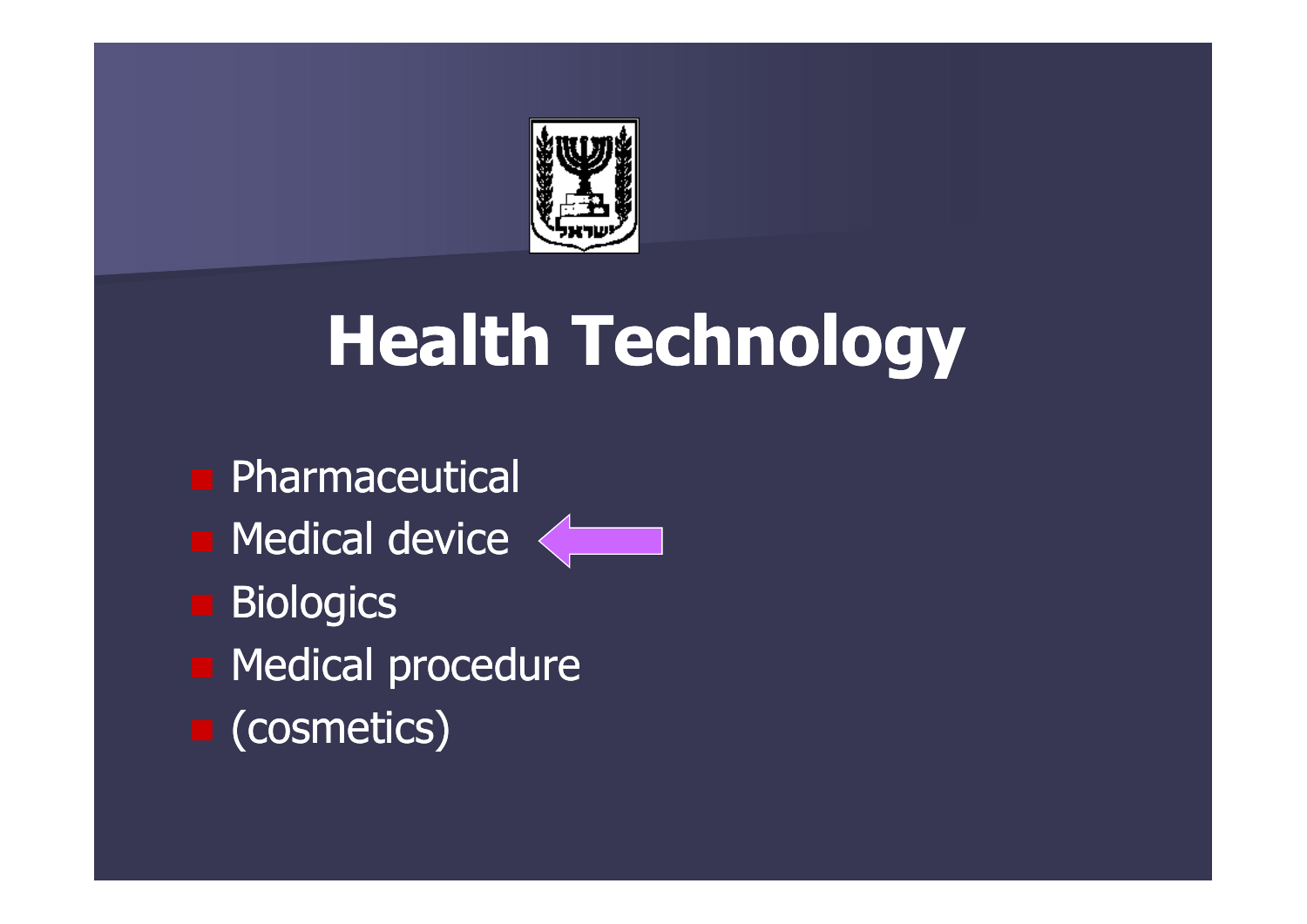### **Israeli 'Medical Device' Definition**

Any instrument, appliance or material intended to be used in human beings to achieve one of the following purposes:

- **Diagnosis, monitoring, prevention , alleviation, or treatment of a disease;**
- **Diagnosis, monitoring, alleviation of or compensation for an injury or a handicap handicap;**
- **A replacement or accessory for an injured person;**
- **Examination, replacement, or modification of the anatomy of a physiological process;**
	- **Control of conception.**

Exemption from all the above may apply to a medical device or a material, intended essentially to act in or on the human body<br>through a medicinal agent.

Practical definition: A medical device is a device categorized as such by the FDA, European NB, etc'



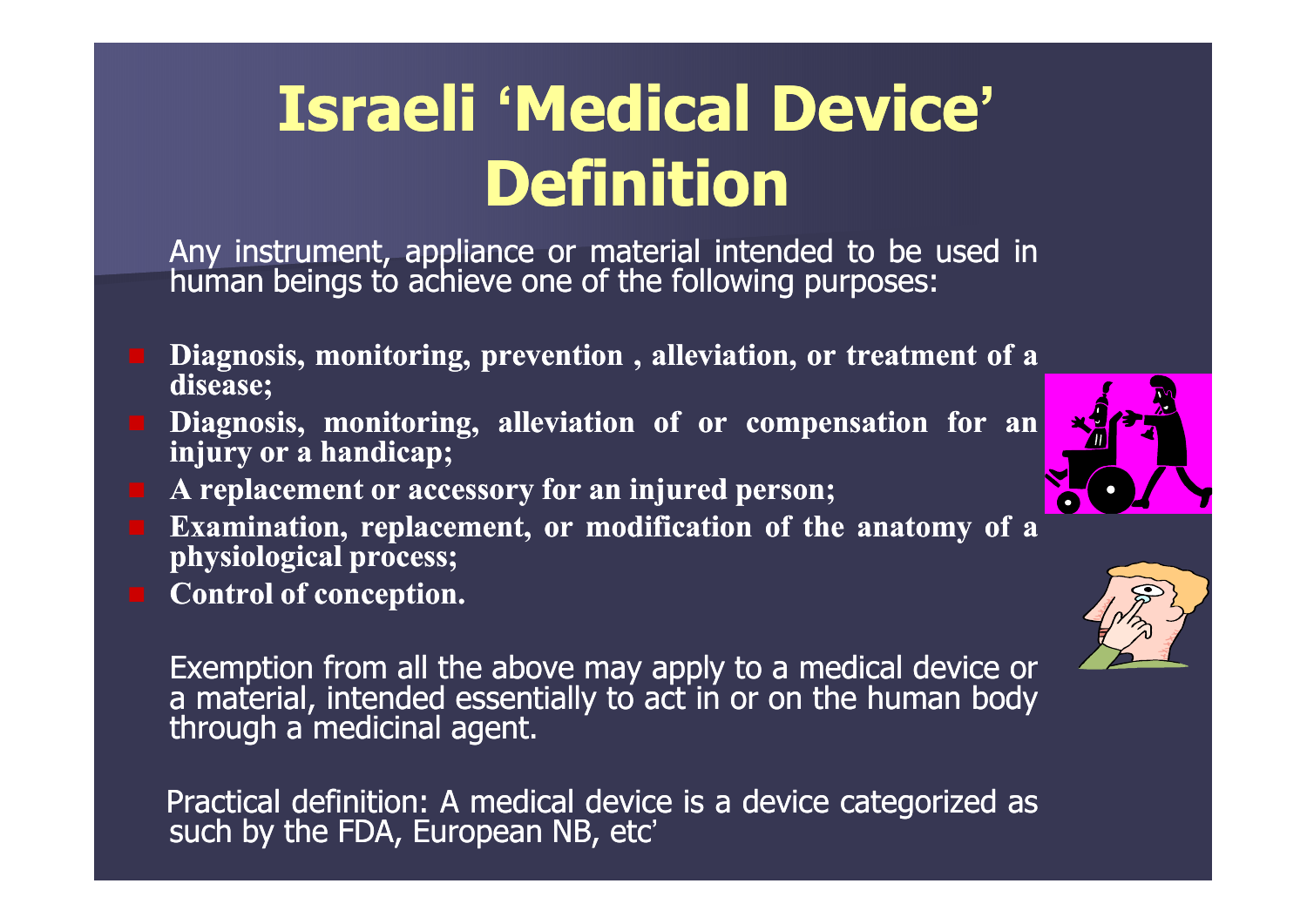#### **Medical Device Registration**

**Who gives permits, licenses ?**

■ Centralized approach – USA – FDA – Center for Devices and Radiological Health (CDRH) **(Safe Medical Device Act – 1976)**

■ De-centralized approached - EU – Certification (CE Mark) by Notified bodies licensed to issue permits by the competent authority (government) **(Medical Device Directive MDD 93/42, Active Implantable Devices Directive - 1989, IVD 98/79, Medical Devices manufactured utilizing tissues of animal origin / incorporating animal tissues - 2003)**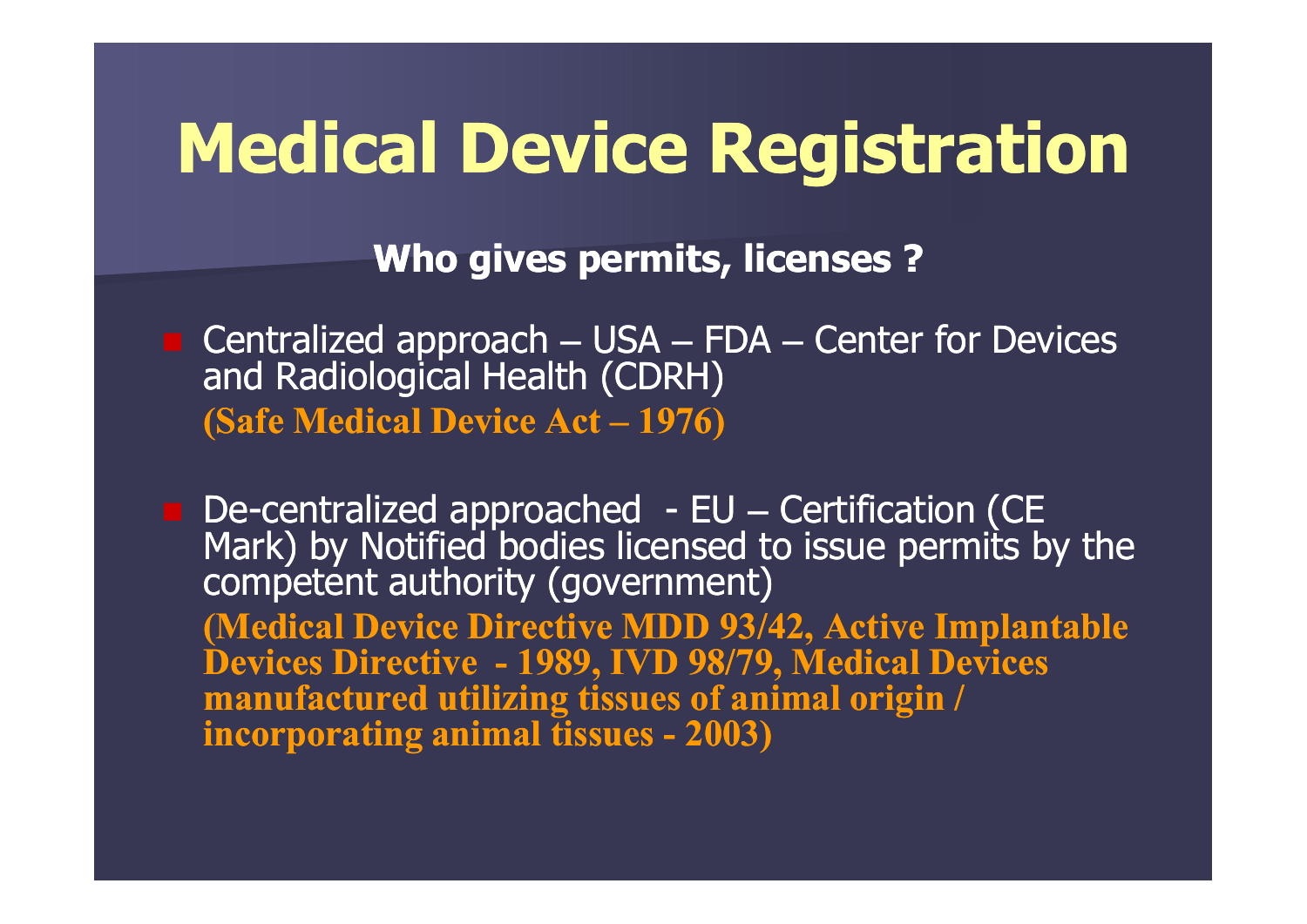### **Medical Device Registration**

**How does one proves safety and efficacy of a medical device for registration purposes ?**

Regulatory class: I, II, III (USA); I,  $II_a$ ,  $II_b$ , III (EU)

#### **USA – FDA:**

 $\blacksquare$  PMA – Pre-Marketing Approval – New Technology OR:

510 (k) – substantially equivalence - "me too"

#### **EU:**

 Meet "Essential Requirements" according to a regulatory path you choose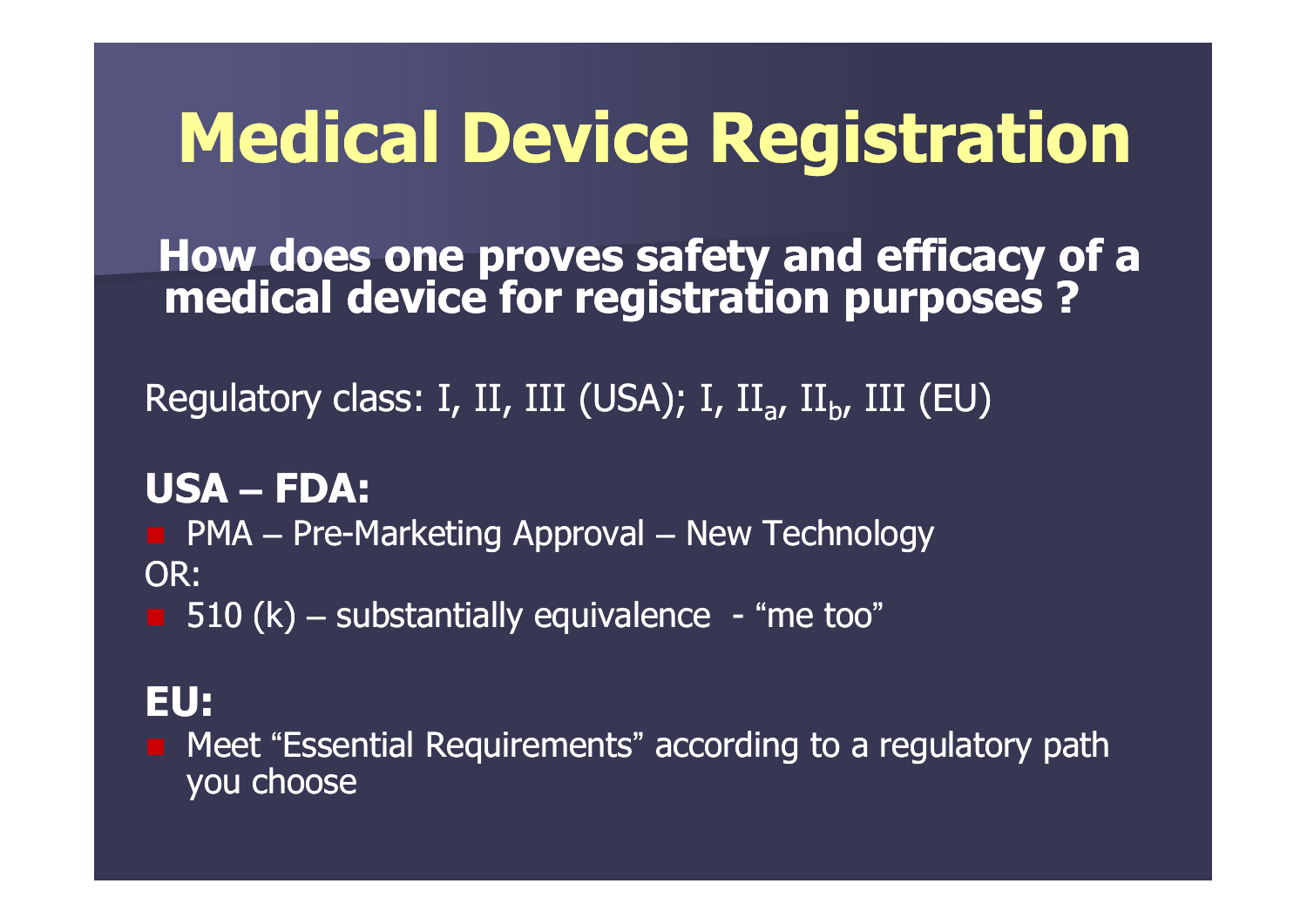

Guidelines for the registration of medical devices and for the listing of implants **(Ministry of Health Director General Circular 1/95)**

**The guidelines have since been subject to certain** amendments, and additions as follows: tissues, including corneas, for transplantation into human<br>beings (March 1996); supplement for importation beings (March 1996); supplement for importation of whole blood and its products (February 1997); coronary stents ( September 1997), etc**.'**

Medical Device Law - 2012

**E** Centralized approach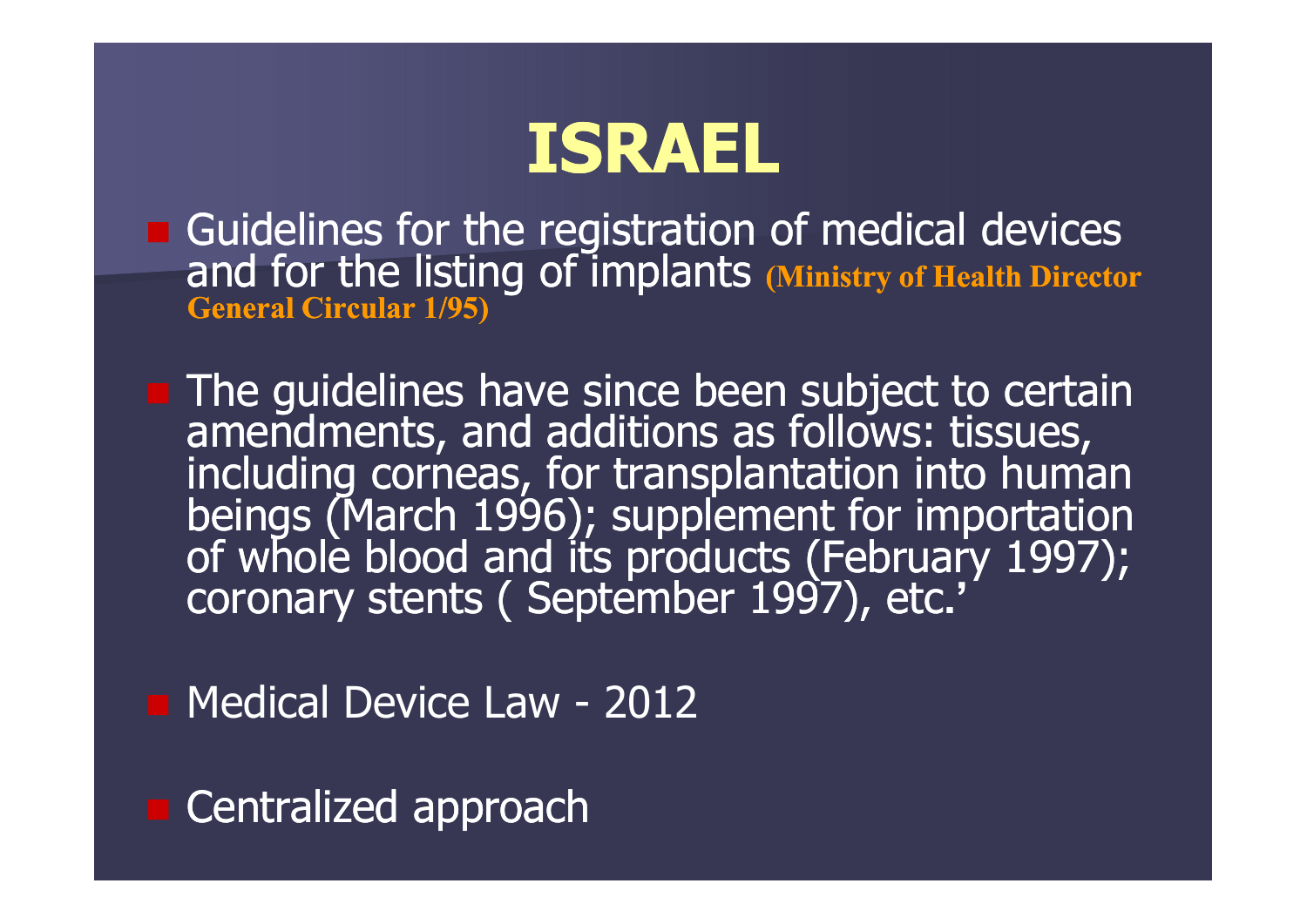### **Israel (Cont.) – Medical Device Registration Requirements**

**EXCOMPANIES importing medical devices to Israel must request** a pre marketing approval form the IMOH.

**In Israel implements a medical devices registration process that** corresponds to that of the USA FDA and EU ("two track system")

**The decision whether a medicinal product is a drug or a** medical device as well as the classification of medical devices to regulatory classes are all based on FDA guidelines.

**Thus, the pre-market request should be accompanied by** FDA's 510(k) or PMA approvals or CE Mark. In most cased, if such an approval does not exist, Canadian or Australian Therapeutic Goods can substitute the above mentioned certificates.